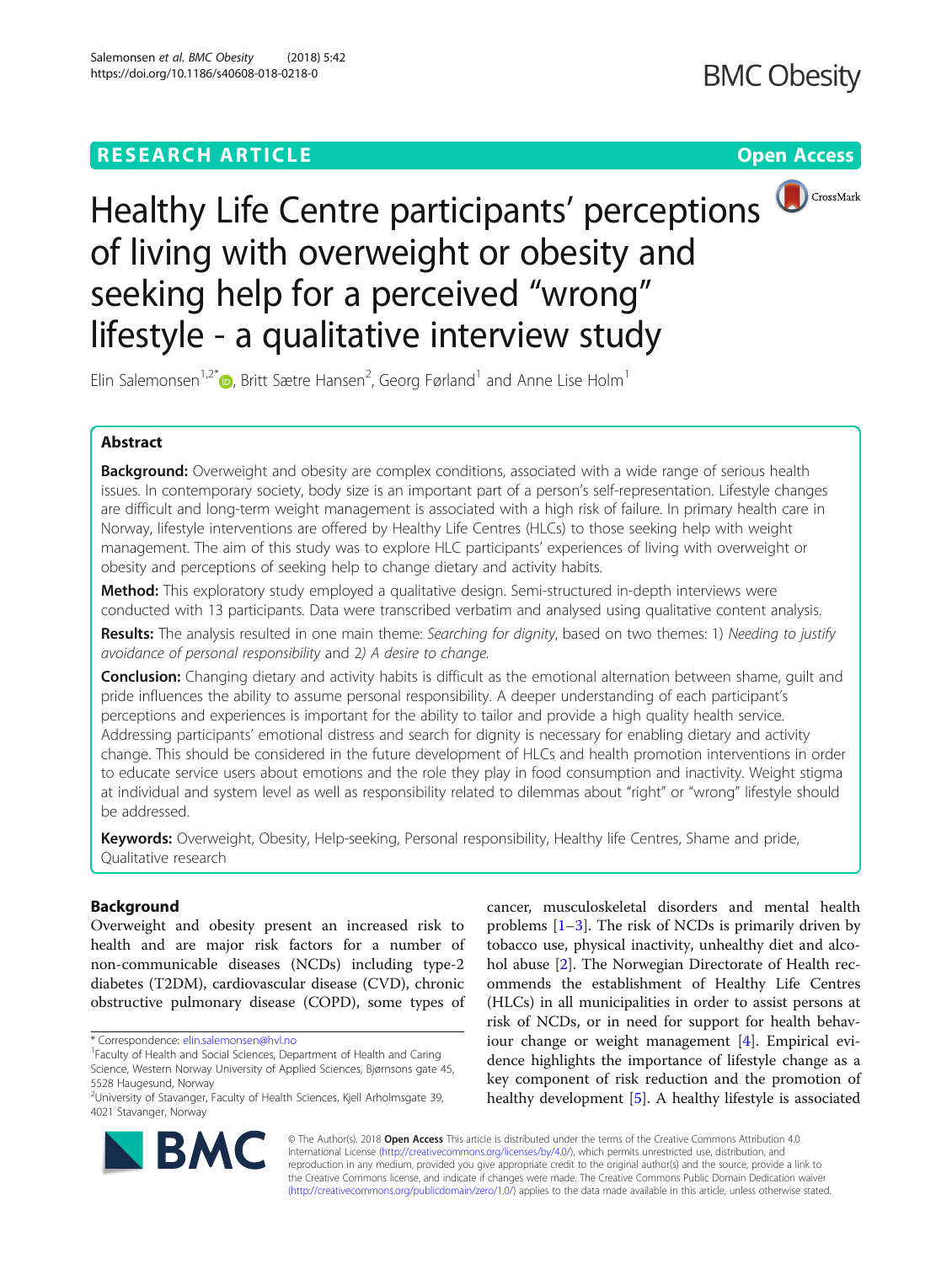with protective risk factor levels and lower levels of symptoms and illness, including psychological illness [[6](#page-11-0)]. The outcome of educational interventions aimed at increasing the level of physical activity (PA) with follow up in primary care is uncertain [\[7\]](#page-11-0). In addition, a quantitative study of HCL lifestyle interventions reveals that participation in a prescribed group-based exercise programme for 3 months may improve physical fitness and Health Related Quality of Life (HRQoL) [[8\]](#page-11-0). In a literature review, the main barriers to the success of educational programmes were found to be psychological and environmental, but also socio-economic [[9](#page-11-0)].

The individualization of health has been discussed in recent decades and this ideological shift in health promotion makes every individual responsible for her/his own health and for learning to adopt rational lifestyle behaviours [[10](#page-11-0), [11](#page-11-0)]. Studies of attitudes towards obesity show that as many as 72% mentioned individual reasons for obesity. Media and public health campaigns may solidify beliefs that obesity is due to individual causes, thus increasing the stigma [\[12](#page-11-0)]. A Norwegian study of normative newspaper messages on obesity and health, revealed a focus on bodily conformity, linking leanness with attractiveness, obesity with ugliness and lack of control with lack of responsibility [[13\]](#page-11-0). Numerous studies have documented harmful weight-based stereotypes such as persons with overweight and obesity are lazy, unintelligent, have poor willpower and are noncompliant with weight-loss treatment [\[14](#page-11-0), [15](#page-11-0)]. These stereotypes give rise to stigma, prejudice and discrimination against obese persons in multiple domains of life [\[15,](#page-11-0) [16\]](#page-11-0), thus contributing to their lower psychological functioning and well-being [\[17\]](#page-11-0). Stigma can be a barrier to seeking help for weight management [\[18](#page-11-0), [19](#page-11-0)].

In a qualitative study of primary care physicians and nurses responsible for lifestyle change, a majority reported that a major barrier was patients' unwillingness to change their habits [[20](#page-11-0)]. In earlier studies of participants' perceptions of self-responsibility in an intervention to prevent T2DM, the informants had an ambivalent attitude towards self-responsibility and their own role in lifestyle change and its maintenance [[21](#page-11-0)]. A majority of lifestyle intervention participants characterize lifestyle change as a constant struggle  $[21, 22]$  $[21, 22]$  $[21, 22]$  $[21, 22]$  and weight management as an endless battle against temptations [[21](#page-11-0)]. In a study about lifestyle issues in clinical dialogues, patients took a proactive role in defending themselves against shame and made great efforts to present themselves as responsible agents in matters of health [\[23\]](#page-11-0). The participants in a previous qualitative study of Norwegian HLCs described how earlier life experiences and emotional baggage can influence lifestyle change and questioned whether or not HLCs can actually help participants with substantial emotional baggage to change their lifestyle [\[22\]](#page-11-0). In addition, HLC stakeholders have a wide range of expectations and they describe HLCs as a concept in development [\[24\]](#page-11-0). In a newly published cross-sectional study of the characteristics of participants who started attending a HLC, the most frequent reasons were being overweight, wanting to increase physical activity, improve dietary habits and cope with musculoskeletal health challenges [\[25\]](#page-11-0).

The scientific evidence of the long term effects of health promotion interventions in primary care is still not convincing [\[9](#page-11-0), [26,](#page-11-0) [27](#page-11-0)]. There are few studies of lifestyle interventions in HLCs in Norway and sparse knowledge of the participants' background, and help-seeking needs. There is a need for a better understanding of the participants' experiences and perceptions in order to understand how HLCs can provide a qualitatively good health service and support them to change their lifestyle. More research is needed to understand their perspective, as well as the more complex, less articulated influences such as knowledge, skills, motivation and emotional status that can lead to weight gain and inactivity, but also to change. The aim of this study was therefore to explore HLC participants' experiences of living with obesity and perceptions of seeking help to change dietary and activity habits.

# Method

### Design

We chose a qualitative, descriptive and interpretative design grounded in hermeneutic methodology and tradition [[28,](#page-11-0) [29\]](#page-11-0). The purpose of a qualitative approach is to explore complex phenomena and discover themes or patterns based on experiences and perceptions to understand behaviour in order to inform clinical practice [[30\]](#page-11-0).

## Study context

The Norwegian healthcare system provides health promotion in primary healthcare. HLCs constitute an interdisciplinary primary healthcare service providing effective, knowledge-based measures for people with, or at high risk of disease, who need support for health behaviour change and to cope with health problems and chronic disease [[31](#page-11-0)]. This low threshold service is easily accessible through direct contact or by referrals from general practitioners (GPs) and participation is not based on Body Mass Index (BMI). At the HLCs, health education is provided by healthcare professionals (including physiotherapists, public health nurses, psychiatric nurses and bachelors in public health) to help participants change their lifestyle habits. The health conversation is based on each participant's perception and understanding of the challenges for which she/he is seeking help. Physical activity in the form of individual or group-based in- and outdoor activities, often with a physical therapist, is offered two to three times a week.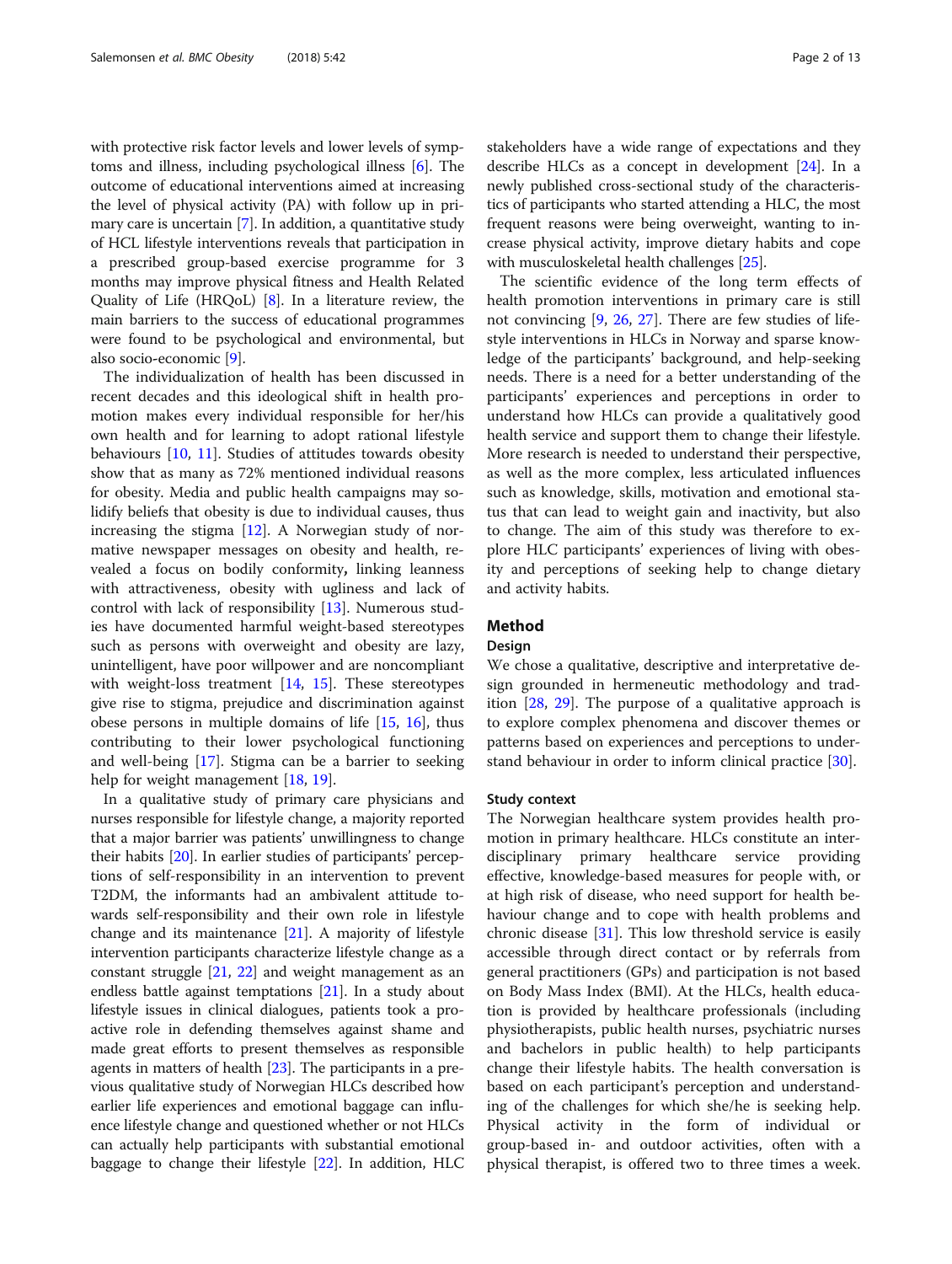<span id="page-2-0"></span>HLCs also have a healthy diet course consisting of 4 to 5 two-hour sessions with practical tasks and theory, often with a public health nurse or nutritionist. An intervention lasts for 3 months with the possibility to extend it on two occasions, although this is practiced differently in the various municipalities. The organisation of the HLC differs between the various municipalities and small communities have inter-municipal cooperation that enables participants to attend courses across municipal boundaries.

# Participants

Purposive sampling [\[32](#page-11-0)] was used to identify participants for interview to ensure that the sample included individuals of both sexes and various ages, from small and medium-sized municipalities, with experience of living with overweight or obesity. The inclusion criteria were; women and men aged 18 to 80 years with overweight or obesity, who had contacted the HLC to obtain help with weight management, and who were able to speak and understand the Norwegian language. HLC administrators were asked to send requests to service users who had participated in lifestyle courses. The participants in this study were recruited from five different HLCs in Norway. The first author contacted all the service users after they had consented to participate. A total of 13 participants were included in this study (Table 1). The majority had contacted the HLC on their own initiative because they wanted to change their lifestyle habits and lose weight. Some were recommended lifestyle changes such as regular moderately intensive physical activity, healthy diet and weight reduction by their GP. The participants were either overweight or obese and had additional challenges and diagnoses which put them at risk (Table 2).

# Data collection

Individual semi-structured in-depth interviews were conducted to gather data on the service users' perceptions of living with overweight or obesity and seeking help to change dietary and activity habits. ES and ALH developed the thematic interview guide with follow up questions in accordance with Kvale and Brinkman [[33](#page-11-0)] and the first author (ES) performed the individual interviews over a five-month period in 2017. In accordance with the participants' wishes, 11 interviews took place in the local HLCs and two at a university campus. After a presentation about the purpose of the study each interview was tape-recorded. The form of the interview was open and the interviewer invited the participants to speak freely about their experiences. The main questions asked were; What is your perception of changing dietary and activity habits and why did you contact the HLC

|  |  | Table 1 Participant characteristics |
|--|--|-------------------------------------|
|--|--|-------------------------------------|

| Characteristics                  | Number of<br>participants |
|----------------------------------|---------------------------|
| Gender                           |                           |
| Female                           | 8                         |
| Male                             | 5                         |
| Age                              |                           |
| $30 - 69$                        | 13                        |
| Mean age women                   | 47,5                      |
| Mean age men                     | 55,4                      |
| Civil status                     |                           |
| Single/divorced                  | 1                         |
| Widow/widower                    | 1                         |
| Partner/married                  | 11                        |
| Education                        |                           |
| Secondary school                 | 11                        |
| Bachelor degree or higher        | $\overline{2}$            |
| Occupational status              |                           |
| Employee 50-80%                  | $\overline{4}$            |
| Unemployed                       | $\overline{2}$            |
| Disability pension               | 5                         |
| Retired                          | $\overline{2}$            |
| Participation in HLC             |                           |
| Healthy diet courses             | 11                        |
| Activity groups                  | 12                        |
| Individual conversations with HP | 13                        |

and ask for help? Other questions explored personal goals, their need for help and their challenges. The interviews, which lasted between 66 and 131 min, were transcribed verbatim by the first author (ES). ES, ALH and BSH discussed the data in relation to the participants' descriptions and if, and to what degree, the data material could answer the research question. Information power as discussed by Malterud et al. [[32](#page-11-0)] guided the sample size.

#### Analysis

The theoretical framework of qualitative content analysis in this study is grounded in a data-driven inductive approach, conventional qualitative content analysis,

One or several of somatic diagnosis: type 2 diabetes (3), cardiovascular disease (CVD) (4), Chronic Obstructive Pulmonary Disease (COPD) (2), celiac disease (1), multi sclerosis (MS) (1), sleep apnoea (1), various chronic pain conditions (8), fibromyalgia (3), cancer (2)

One or several of psychosocial strains and challenges: anxiety (3), depression (4), loss and grief (1), identity reactions (12), eating disorders (2), suicidal thoughts (2), alcohol abuse (1), isolation (6), financial difficulties (2)

Table 2 Self-reported challenges, strain and additional diagnoses (number of participants in brackets)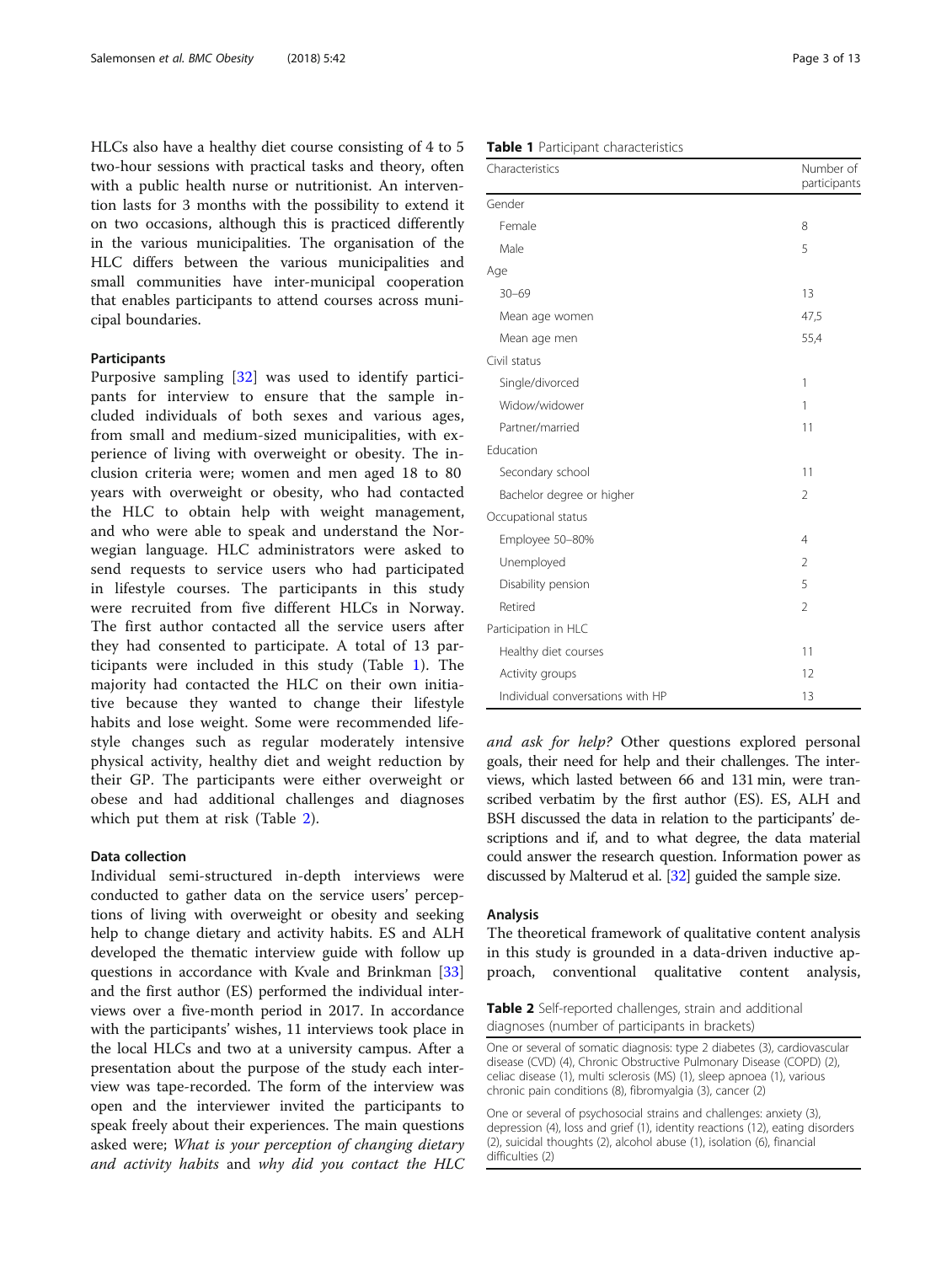described by Hsieh and Shannon [[34\]](#page-11-0) and a text-driven search for patterns as described by Krippendorf [\[35](#page-11-0)]. The analysis process in our study was systematic and the codes, categories and themes are strongly linked to the raw data  $[34, 36]$  $[34, 36]$  $[34, 36]$  $[34, 36]$  $[34, 36]$ . Data were analysed by the analytical steps in Qualitative Content Analysis (QCA) described by Graneheim & Lundman [[37\]](#page-11-0) and in the light of the methodological discussion by Graneheim, Lindgren & Lundman [[36\]](#page-11-0). According to Graneheim and Lundman, categories present the manifest content of the text. A theme is a tread of an underlying meaning on an interpretative level and an expression of the latent content of the text [\[37](#page-11-0)]. Both the phenomenological description of the manifest content (categories close to the text) and the hermeneutical interpretation of the latent content (themes distant from the text) [\[36](#page-11-0)] was used in our study. In line with the QCA method, all authors read the anonymized transcripts independently to obtain an overall impression, after which they met to discuss the material. The text was analysed by searching for content that described the participants' perceptions of living with overweight or obesity and seeking help to change their dietary and activity habits. Based on the discussion all authors agreed on preliminary themes and categories. The first author (ES) then coded the interviews according to these themes. The text was divided into meaning units, abstracted and labelled with a code. The whole context was considered when labelling meaning units and codes. The various codes were compared based on differences and similarities and sorted into categories, sub-themes and themes. Categories were identified through an iterative process of identifying, grouping and regrouping. The development of the main theme and themes based on sub-themes and categories took the form of a hermeneutic spiral [[36,](#page-11-0) [38](#page-11-0)] in a back and forth discussion process between all the authors over a period of several months.

# Results

The analysis resulted in one main theme: Searching for dignity, which was based on two themes: Needing to justify avoidance of personal responsibility and A desire to change.

#### Searching for dignity

The main theme reflected the participants' experience of living with overweight or obesity and their perceptions of seeking help to change their dietary and activity habits. For all the participants, living with overweight or obesity impaired their body image and self-esteem, causing a negative self-representation of living a perceived wrong lifestyle. The participants was seeking help with lifestyle change at the same time as they felt shame about their body and not managing on their own, and guilt of not adhering to a healthy diet or doing enough exercise. They had earlier experience of losing weight and relapses, and experienced a constant struggle between a healthy lifestyle and pleasure. They felt a need to explain their weight gain and barriers to change. On the other side, they desired change and motivation and felt pride about taking initiative and ask for help, exhibiting willpower and discipline. The participants tried to balance protection and disclosure of self with pride for taking the initiative and responsibility for change in order to feel normal, accepted and worthy. Searching for dignity seemed to be a red tread throughout the data, themes and sub-themes. The main theme is based on two themes with associated sub-themes and categories presented in Table [3.](#page-4-0) We will elaborate further on the findings below.

## Needing to justify avoidance of personal responsibility

The participants' need to justify avoidance of personal responsibility was based on the sub-themes Strain and challenges as barriers to change as well as A constant struggle and negotiation between healthy living and pleasure, and Feelings of shame, guilt and discouragement affect weight management.

## Strain and challenges as barriers to change

It was important for the participants to explain their weight-gain and give reasons for why they ended up seeking help to change their lifestyle. Although the participants wanted to change their dietary and activity habits, they mentioned numerous barriers to change. These included grief, loss and identity issues, strain and life challenges such as depression, eating disorders, inactivity, alcohol abuse, suicidal thoughts, isolation, financial difficulties, being stuck in old habits and postponing things. Some of the participants were affected by their personal employment situation, changes in life, identity issues and the struggle to maintain their dignity and sense of worthiness. Only four were employed on a 50– 80% basis, while the others were in receipt of a disability pension, retired or unemployed. One participant explained her loss of identity due to unemployment as follows:

I identified myself with the job ... that was what made me. I worked in a kindergarten then and received a salary for what I did, but suddenly there was nothing. I felt like I was nothing. I could not go to work and could not manage what was normal for people to do ... self-image and everything…(Female 50-59)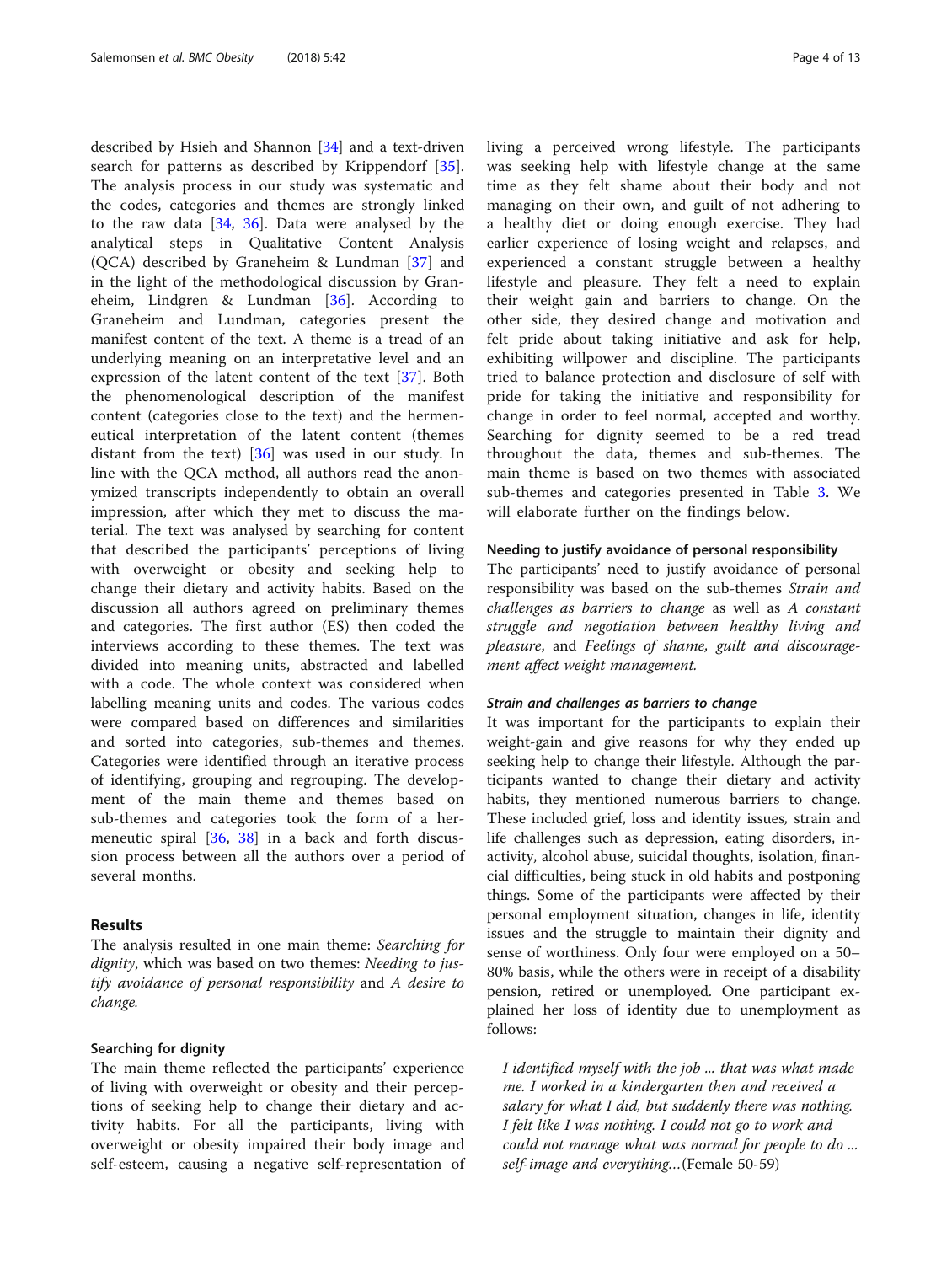| Main theme: Searching for dignity                          |                                                                             |                                                                                                  |
|------------------------------------------------------------|-----------------------------------------------------------------------------|--------------------------------------------------------------------------------------------------|
| Theme                                                      | Sub-Theme                                                                   | Category                                                                                         |
| Needing to justify avoidance of<br>personal responsibility | Strain and challenges as barriers to change                                 | Grief, loss and identity reactions                                                               |
|                                                            |                                                                             | Strain and life challenges                                                                       |
|                                                            |                                                                             | Stuck in old habits and deferral                                                                 |
|                                                            | A constant struggle and negotiation between<br>healthy living and pleasure  | Knowledge of healthy living                                                                      |
|                                                            |                                                                             | Recognition of health risk and consequences                                                      |
|                                                            |                                                                             | Lack of willpower and relapses                                                                   |
|                                                            |                                                                             | Expression of personal responsibility                                                            |
|                                                            | Feelings of shame, guilt or discouragement affect<br>weight management      | Negative feelings related to body image, self-esteem<br>and confidence                           |
|                                                            |                                                                             | Feeling bad about not adhering to the diet or<br>activity plan                                   |
|                                                            |                                                                             | Lack of management in daily life                                                                 |
| A desire to change                                         | Health challenges and the need for improved self-<br>respect trigger change | Personal goals to improve health, fitness, weight loss<br>and better management of everyday life |
|                                                            |                                                                             | Health challenges, illness and risks                                                             |
|                                                            | Pride in self-management                                                    | Taking the initiative to change and asking for help                                              |
|                                                            |                                                                             | Maintaining new habits and exhibiting willpower                                                  |
|                                                            | Hope, self-efficacy and meaningfulness increase<br>motivation               | Hope and self-belief                                                                             |
|                                                            |                                                                             | Meaningfulness in life                                                                           |

## <span id="page-4-0"></span>Table 3 Overview of the main theme, themes, sub-themes and categories

Another participant explained that he started to gain weight when he lost his job and developed serious depression:

I was a CEO and then I was fired… and after that… I have had no work... because after that my world shattered. (Male 60-69)

One participant described different kinds of grief reaction in response to the loss of his spouse and later his dog, stating that he isolated himself, started drinking, ate unhealthy food, just sat on the sofa and became inactive:

I have to admit that after my wife died, I sat down… and then died ... we had a dog and the dog died too, and I couldn't bear anything…and I didn't go out…it was a voluntary isolation…(Male 60-69)

The participants described being stuck in old habits, making multiple excuses, procrastination, deferrals and denial. Some of the participants expressed fear of losing control and stated that they put up walls to escape responsibility. One described how she intended to address the issue:

I have really neglected the diabetes a little bit ... I have parked it on the stairs for a long time. It's very hard to accept it! I have to learn to live with... that's what it's all about, right? (Female 30-39)

# A constant struggle and negotiation between healthy living and pleasure

This struggle can be described as negotiation between knowledge of healthy living and recognition of the health risks and consequences of being unable to resist the temptation of unhealthy food. It is a clear expression of personal responsibility to act upon this knowledge on the one hand and lack of willpower and discipline on the other. All the participants described their knowledge and understanding of healthy diets, the importance of being physically active and the relationship between lifestyle habits and illness. Their problem was not lack of knowledge and information but adhering to the new habits and changing routines. One of them expressed:

We know what we should eat and what to do, but don't act accordingly. That's why we are gaining weight. (Female 50-59)

Several participants found it difficult to be active and to resist unhealthy foods and some also described that lack of willpower to resist temptation is often reinforced by repeated efforts and relapses. The eternal struggle against temptation and pleasure was illustrated as follows:

I have a problem with sugar. When I taste it, it's hard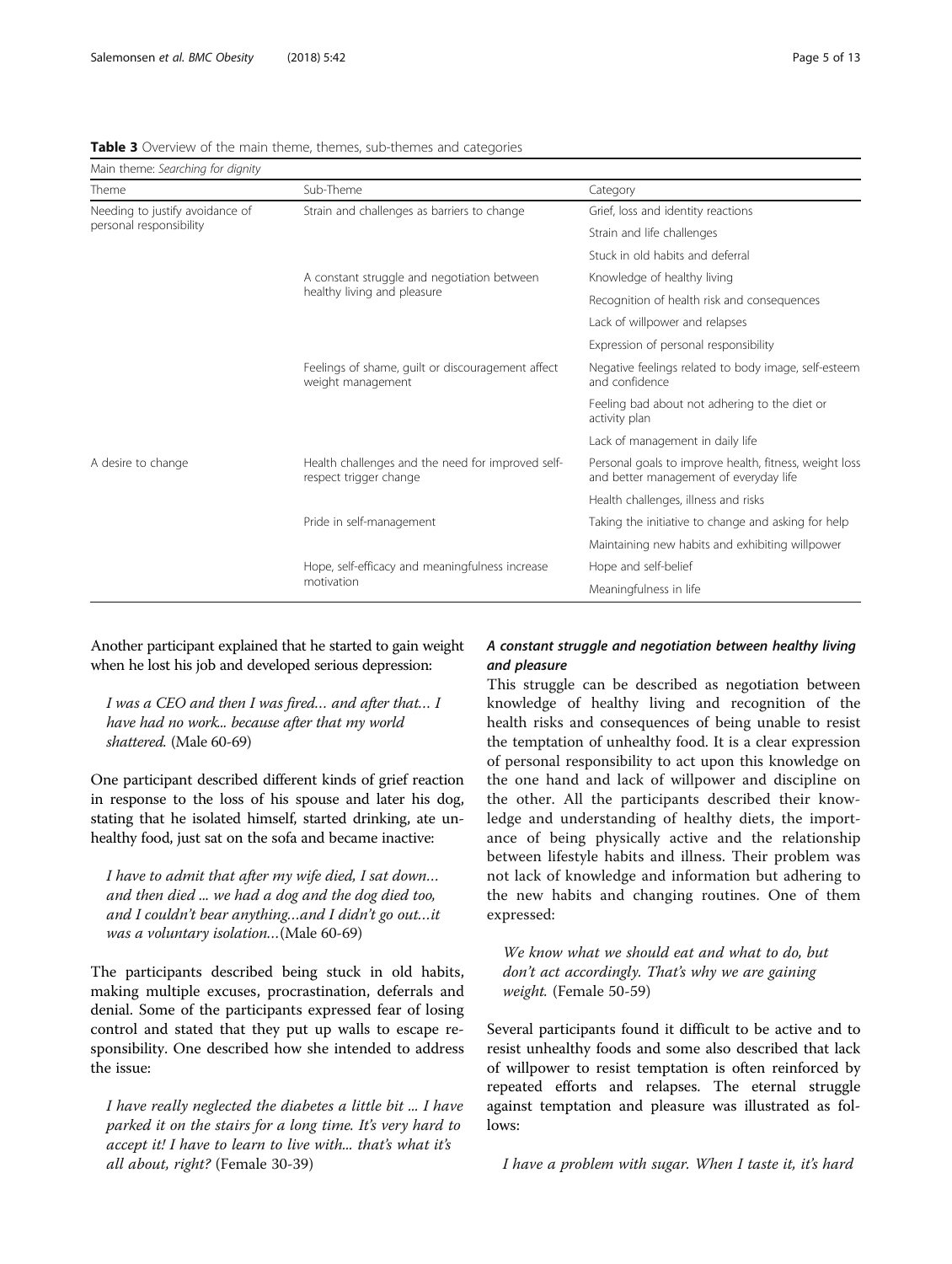…weaning is difficult. I think it's the same mechanism as with alcoholics that you get hooked and you have to empty the bottle. That's the way it is for me too, even if I'm stewed ... if there is more chocolate left in the bowl I cannot leave before its empty, even if I know I'll get a headache and feel sick ... But anyway, sugar ... it's not good, but for some reason I eat it... it is completely sick! (Male 50-59)

Sometimes you want to live your life too. To always be in focus and think about lifestyle change and think of exercise ... it's quite tiring and a mental strain to be in focus in the long term. (Female 30-39)

I have to be aware of what I eat, right? It's the first commandment to know what I'm eating, but I'm vacuuming the fridge in the evening, open the doors ... "is there anything good here" ... you know ... then you'll figure out, right in the mine-field… (Male 70-79)

The participants recognised the health risks, seriousness and future consequences of their situation. Two of the participants with T2DM explained:

It's almost five years since  $I$  got type 2 diabetes and if  $I$ don't do anything about it… I know the consequences. Diabetes is actually quite serious and maybe I underestimate it a little because I ... the later harm and consequences are quite brutal. You can actually become blind, your legs can become numb, amputation ... these are the major aspects of having diabetes. (Female 30-39)

I knew if I didn't turn over a new leaf I would never live to be an old man ... and I would like to ... at least live a little longer ... because the lifestyle I had, sitting still, diabetes, the imminent risk of a heart attack... (Male 60-69)

The participants blamed themselves for gaining too much weight and believed that they all have a personal responsibility to do something about their situation. Some of the participants suggested that people should take more responsibility for own health and that the health authorities should make more demands on the personal responsibility of people at risk and oblige them to participate in lifestyle interventions. One of them said:

I thought when I was diagnosed with COPD... now I just have to start training... one can't go around being so overweight with a COPD diagnosis ... it's hopeless ... but I did not start here only because of my COPD ... it's the weight ...it was clear…I can't have it anymore ... I have to do something... (Female 40-49)

# Feelings of shame, guilt or discouragement affect weight management

Most of the participants had negative thoughts and ambivalent feelings about their body image, self-esteem and confidence, describing shame, discomfort and uncertainty related to their body. Many of them mentioned insufficiency in the areas of self, work, family, partner and children. It was evident that several of the participants had strong feelings about their body image and some of them expressed:

I was afraid to go to the gym… pictures of slim and young people…I didn't fit in with my big body… (Male 60-69)

At first it was incredibly difficult... it was scary ... I was pretty scared because there is prejudice against people with obesity … being at the gym, exercising, sweating and feeling uncomfortable, all of these ... and all these walls I've built up around myself ... (Female 30-39)

Some experienced challenges related to sexuality:

Overweight and sexuality are a combination that does not work well. Sexuality is a core of life that is quite important for many people, but there are many problems. I have a lot of complexes in relation to my sexuality ... and the desire for sex has become low because of the way I look and feel ... but that's how I feel ... less nice, less appealing ... and it's about putting yourself down ... self-image and self-esteem, because it's part of yourself... (Female 30-39)

A clear sense of shame was described, both in relation to their own body, but also to not managing to lose weight and change to a healthier lifestyle by themselves. Some found asking for help difficult:

Firstly, because you have to admit that you need help ... it becomes such a mental process to admit that you cannot quite manage it yourself ... and to train with others ... it was one of those barriers .... you pant and gasp ... I will never forget the first time ... knowing that others will see what bad shape you are in ... (Female 40-49)

The participants had a great deal of experience trying to change their dietary and activity habits to lose weight. They described their negative weight loss experience and efforts as difficult due to constant relapses. Before starting at the HLC they had attended several "slimming programmes" and followed various diets, experiencing an initial weight loss but after a time gaining weight again.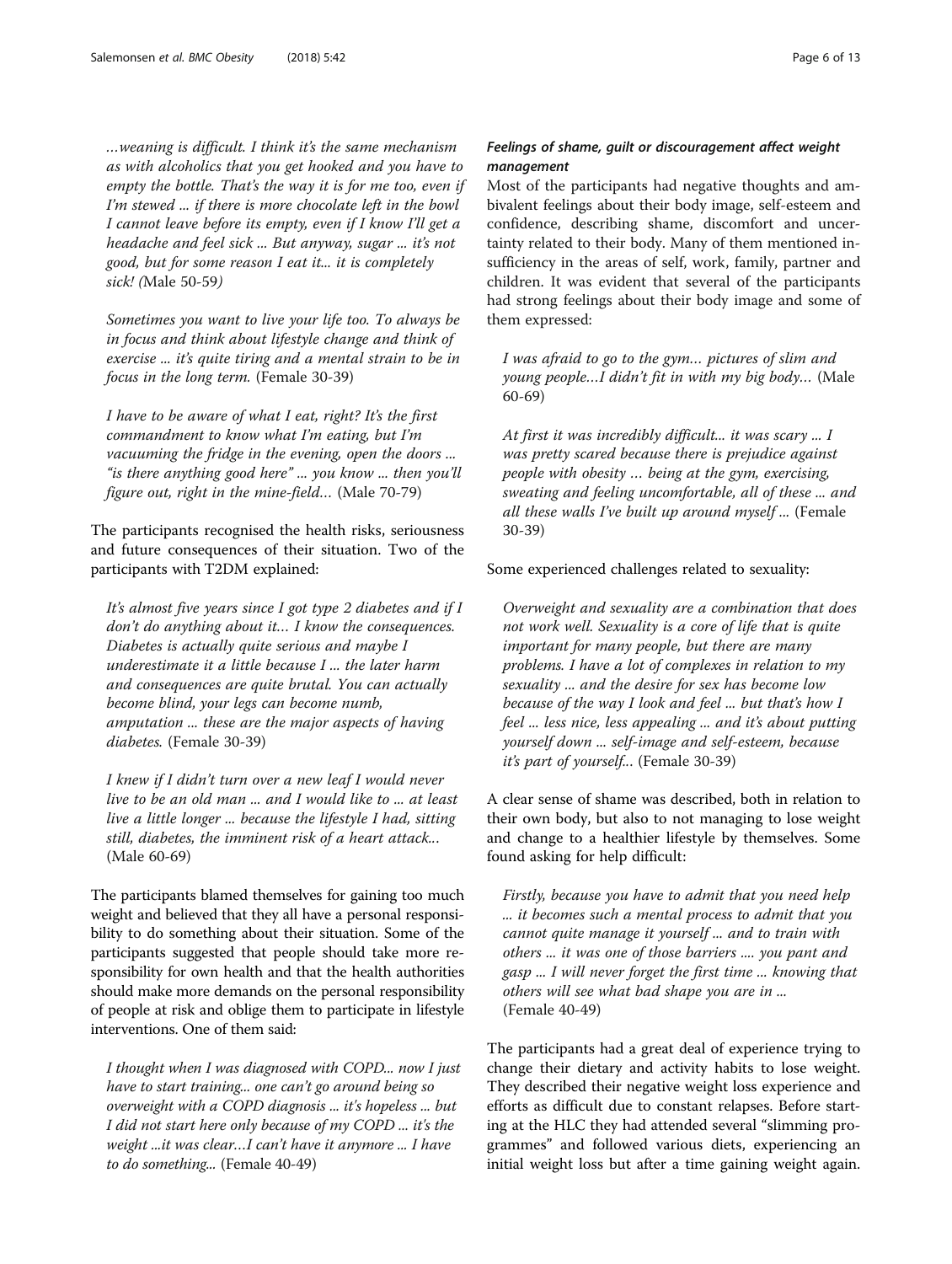Several of the participants described feeling guilty for not sticking to their diet and activity plan. The challenge is to maintain the changes and make the new routines and habits permanent. After repeatedly slimming, dieting, gaining weight again and lack of a mastery experience, many participants experienced defeat, resignation and discouragement:

I cannot say I did not wish there was an easier way to see progress. I saw it when I was training ... in the first two months I lost weight, but after that it stopped and I think stayed the same for three months… without losing anything… (Male 30-39)

## A desire to change

The participants' desire to change is based on the sub-themes Health challenges and the need for improved self-respect trigger changes, Pride in self-management and Hope, self-efficacy and meaningfulness increase motivation.

# Health challenges and the need for improved self-respect trigger changes

All the participants had additional diagnoses (Table [2](#page-2-0)), which constitute a risk to their health. Their understanding of the severity and consequences triggered the turning point at which they made the decision to change their dietary and activity habits. They also had different personal goals and wishes for change. The desire to change to a healthier lifestyle was triggered by feedback from their body about health challenges, illness and risks, but also for preventive purposes. Several of the participants stated that they were limited in terms of the activities they could perform. Limitations in daily life, such as being unable to climb the stairs, play with grandchildren or participate in activities with one's partner and children, make life more challenging and affect self-image. This desire to lose weight and be able to keep up with one's children was expressed as:

I have two youngsters at home…and I knew… when we were doing things together, I had to sit down because I was so tired. So my goal was to become more physically active… but it was that weight ... I knew I had to lose weight ... yes ...that was the starting point ... (Female 40-49)

For several participants, better health, feeling strong, improved fitness and managing everyday tasks was most important. Others had additional needs and a desire for change, such as to control their blood glucose and reduce their medication. Some of the participants wanted to keep

their job or be able to work again, while for others it was just about surviving. One participant stated:

My goal is to survive ... quite simply. Get rid of those negative thoughts as well by being active ... (Male 60-69).

One young participant described his need for normality and independence:

That's my reason…, basically, I may never get rid of it ... but the point is that I wish to get into such good shape that I no longer need the c-pap machine … that's my goal… (Male 30-39)

The desire to lose weight was described by all participants as a means of achieving a feeling of normality, acceptance and worth. One of them stated:

There is a big body-focus in society. You actually feel less worthy when you are overweight and it's very tiring. I've probably just felt it myself yes... but I feel it ... yes ... (Female 40-49)

### Pride in self-management

Recognition of the health risks, seriousness and consequences of their situation led them to take the initiative to ask for help and do something about their situation. Taking responsibility for one's own health and changing dietary and activity habits leads to pride. Participants taking the initiative to change and asking for help, adhering to new habits and exhibiting willpower and discipline, expressed this pride directly and indirectly. Most of the participants presented themselves as responsible and explained how they took the initiative to change. They had read about HLCs and searched the internet for information and help, several of them had asked their GP for a referral to the HLC. Some of the participants emphasized their ability to maintain new habits and what they had experienced and managed to change in their diet and daily activity level. Even if some of them did not succeed in changing their dietary habits, they had a need to describe how they changed their activity habits or other things.

My goal was to quit insulin injections before Christmas last year and I managed it in November… in the hospital they said that I was one of the few who had followed their advice. (Male 60-69)

Several of the participants found it necessary to highlight what they actually managed and were proud of, how they took care to do their best. Willpower and discipline are two of the significant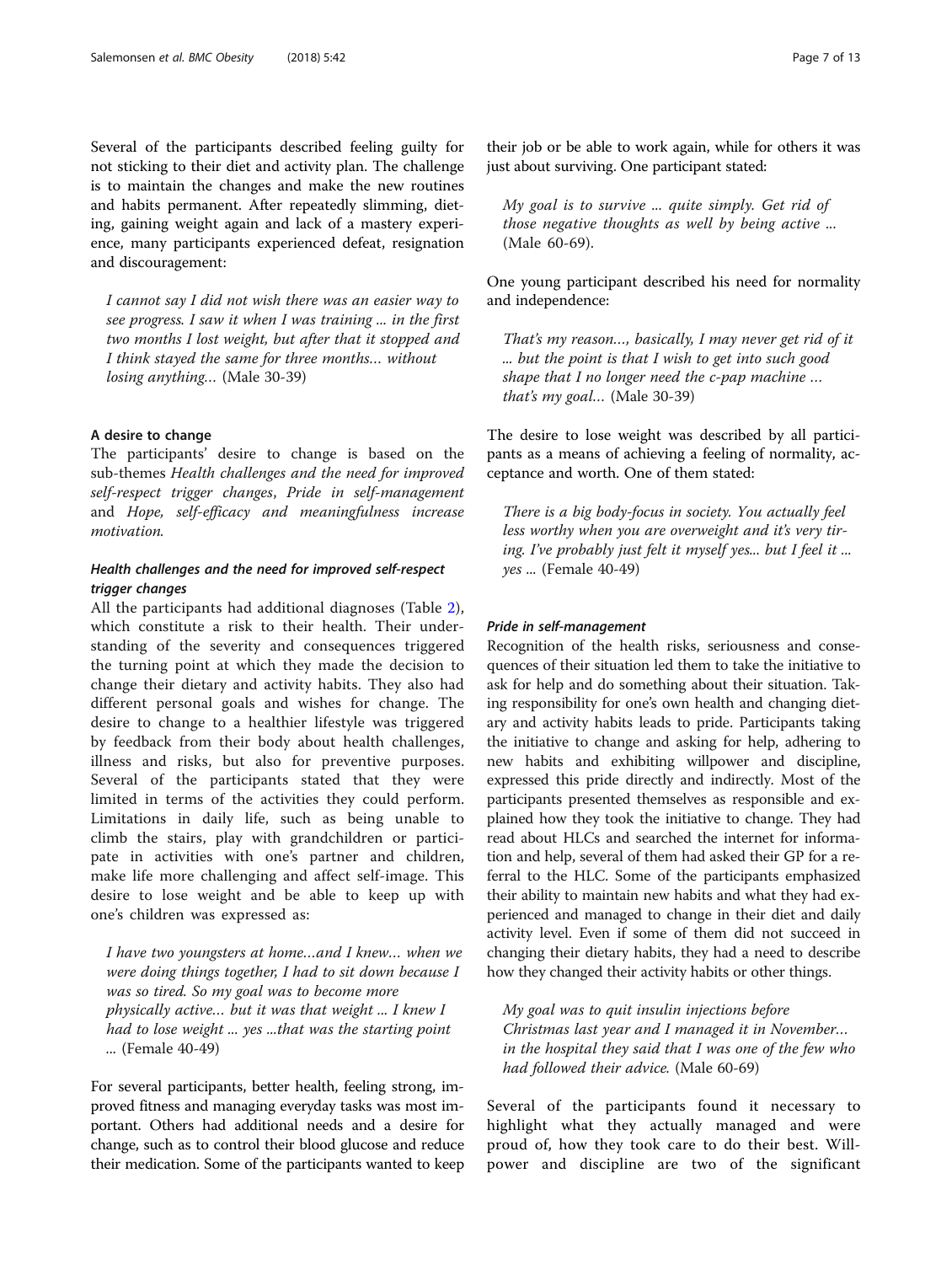aspects that the participants described as necessary to successfully change habits. One participant described his willpower as follows:

When I started cycling I had to turn back after 500 m because I was so out of breath. The following day, it was only sheer willpower that made me get on my bike. However, within a week, I went from cycling 500 meters and having to turn back, to cycling halfway to the city, which is 6 km! Now that's pretty good progress ... (laughter) (Male 30-39)

One of the participants showed pride and willpower by describing how he performed despite the fact that he did not enjoy it:

I've been spinning before and did not like it then, so I saw no reason that I'll like it now. However, I joined in and never missed a lesson. Nevertheless, I hate it as much now as I did before…but it works. (Male 60-69)

### Hope, self-efficacy and meaningfulness increase motivation

The participants believed they would manage to change their activity and dietary habits, while some even believed they could lose weight using their own resources. They were of the opinion that such change would increase their quality of life. All of them found motivation in self-management and mastering small changes, as well as management of daily life and everyday tasks. For several participants, voluntary work became a meaningful part of their life. Some of the participants had already experienced a change in strength and fitness, which they described as making them more socially active, leading to a feeling of hope, self-efficacy and well-being, which in turn strengthened their motivation to continue implementing lifestyle changes.

It's about those little things, the small milestones and steps and they are just as important as the chocolate I could enjoy after three months or ... Being able to go and work out with my daughter ... they are the important things ... to be able to do. I feel now ... now there's a lot more inner drive ... (Female 40-49)

Several of the participants described their hope and belief that someday, in one way or another, they will manage to change their dietary and activity habits to achieve a healthier lifestyle. No one perceived this as simple or easy, but hope is important for remaining motivated.

# **Discussion**

This study explored how HLC participants experienced living with overweight or obesity and their perceptions

of seeking help to change their dietary and activity habits. Below, we discuss the findings in the context of existing literature within this field.

The results suggest that the participants are basically seeking dignity to gain a better self-image and maintain their integrity. Several of the participants described low self-esteem and mental health issues, while some were painfully aware that they weigh too much and their weight issues reflect a deep sense of unworthiness. The desire to change may be seen as a wish to be normal and thereby feel worthy. Dignity can be related to self-esteem, as it refers to the worth of human beings, the right to be valued and respected. According to Schopenhauer, dignity is the opinion of others about our worth, while a subjective definition of dignity is our fear of others' opinion [\[39](#page-11-0)]. This can illuminate the basic search for dignity in all human beings and in particular for persons with overweight and obesity.

There are a number of possible explanations for this search for dignity. It can be seen as a response to the stigma linked to being afflicted by overweigh or obesity. Goffman describes stigma as a deviation from our expectations of normality [\[40](#page-11-0)]. When reporting how they experienced living with overweight or obesity, the participants in our study described negative feelings related to body image, self-esteem and confidence (feelings of shame), feeling bad about not adhering to the dietary and activity plan (guilt) and lack of self-management in daily life (discouragement). This is consistent with previous studies showing that persons afflicted by overweight or obesity perceive that they are less worthy and experience a great deal of guilt, discouragement and shame [[14,](#page-11-0) [23](#page-11-0), [41](#page-11-0), [42](#page-12-0)]. Several previous studies have described lifestyle change as an eternal struggle [[22](#page-11-0), [43](#page-12-0)], leading to feelings of unworthiness [\[14,](#page-11-0) [42,](#page-12-0) [44\]](#page-12-0).

The participants in our study tried to explain the reasons behind their weight challenges and why they find change so difficult. In some cases it was a reaction to grief, the loss of a spouse, while others perceived challenges to their identity related to losing a job or being diagnosed with a chronic disease. These findings are in line with earlier studies and support the view that changing lifestyle habits is difficult as psychological and emotional distress can influence the ability to change [[22,](#page-11-0) [45](#page-12-0)–[47](#page-12-0)]. Participants with complex challenges and insufficient coping strategies, many of whom suffered from mental health problems, often struggled with follow up [\[8](#page-11-0), [24](#page-11-0)]. Our participants also reported previous experiences of attending slimming programmes and losing weight, but subsequently gaining weight again after the intervention period. Some of them experienced these efforts as a hopeless enterprise and the relapses as shameful. This struggle is supported in earlier studies that the risk of weight regain includes a history of weight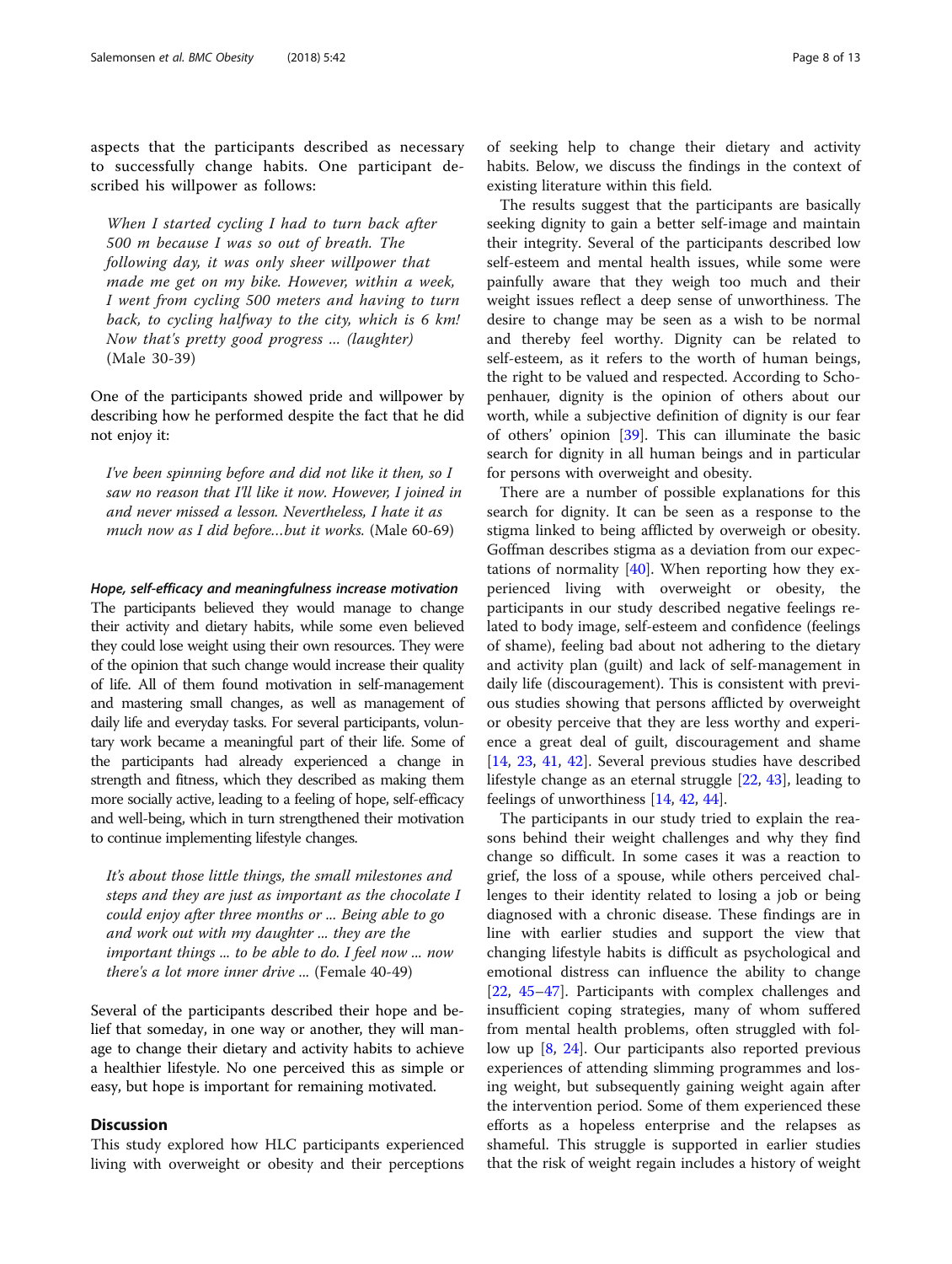cycling and relapses [[48](#page-12-0)]. Grant and Boersma [\[44](#page-12-0)] suggest that it is better to understand the nature of the problem rather than change the person. As the dominant counselling approach in weight management programmes is based on behavioural or cognitive behavioural paradigms, the benefits of a psychodynamic approach would be worth further exploration.

Several of the participants in our study reported lack of discipline and willpower as a challenge, and blamed themselves for not having more control. Jallinoja et al. [[43\]](#page-12-0) suggest that no matter how self-disciplined individuals are, if the dilemma between pleasure and health are not disentangled, lifestyle change will only be short term. In general, the participants in our study stated that their personal responsibility for a healthy lifestyle and changing their own situation was important to them. These findings are supported by an earlier study, which revealed that participants in an intervention to prevent type 2 diabetes had an ambivalent stance towards self-responsibility, yet constructed themselves as responsible and knowledgeable pro-health persons [\[21](#page-11-0)]. This can be supported by Goffman's argument that people are likely to present themselves in a light that seems favourable [\[49\]](#page-12-0).

Self-conscious emotions like shame, guilt, embarrassment and pride play a central role in motivating and regulating almost all of people's thoughts, feelings and behaviour, and differ from basic emotions because they require self-awareness and self-representation [[50](#page-12-0)]. This issue of self-representation was very clear in our study and is in line with the study by Guassora, Reventlow & Malterud [[23\]](#page-11-0) where patients presented themselves as responsible in dialogues about lifestyle and tried to defend themselves against shame [[23](#page-11-0)].

The participants in our study expressed and believed that their overweight or obesity was self-inflicted and considered themselves guilty of not eating healthy food and adhering to their dietary and activity plan. This is in line with previous studies where positive attributes are accorded to people who are healthy, while those who become ill or have a less perfect body are blamed and considered self-indulgent, lazy, unmotivated, lacking self-discipline, less competent or even irresponsible and immoral [\[13](#page-11-0), [14](#page-11-0), [41](#page-11-0), [42\]](#page-12-0). The personal attributes assigned to persons with overweight or obesity highlight the victim-blaming that occurs [[12,](#page-11-0) [42\]](#page-12-0). Brownell et al. [[51\]](#page-12-0) hold that the two most important words in the national discourse about obesity are personal responsibility and that the concept of personal responsibility for health is deeply ingrained in our culture and political system. They state that good health has become more than a means to achieving personal goals such as greater attractiveness and increased longevity, but symbolizes self-control, hard work, ambition and success in life. Inherent in this symbolism is the concept that the individual controls behaviour, which in turn controls health. [[51\]](#page-12-0). This paradox of control places many people in an untenable situation whereby they feel guilty about failing to perform the ideal behaviours [\[42](#page-12-0)] and are ashamed when they become ill, as is the case with the participants in our study (T2DM, CVD, COPD). According to the review by Puhl & Heuer, obese persons are blamed for their weight and a common perception is that weight stigmatization is justifiable and may motivate individuals to adopt healthier behaviours [\[14\]](#page-11-0). However, stigmatization of persons with overweight or obesity threatens psychological and physical health [[14](#page-11-0)–[16](#page-11-0), [41](#page-11-0)] and generate health disparities [\[16\]](#page-11-0). Findings in a study by Täuber et al. [\[17](#page-11-0)] suggest that weight bias internalization in the form of moral condemnation contributes to the lower psychological functioning and well-being of people with overweight and obesity. The participants' perceptions of responsibility in our study are clear, but we suggest that this emphasis on personal responsibility may lead to even greater shame when people experience lack of management or condemnation from society.

The theory of these self-conscious emotions is described by Tangney  $[50]$  $[50]$ , Tangney & Fisher  $[50]$  and Tracy, Robins & Tangney [[52\]](#page-12-0). In relation to shame and guilt, they argue that shame involves negative feelings about the stable, global self («I am a fat person»), whereas guilt involves negative feelings about a specific behaviour or action taken by the self ("I didn't try hard enough to lose weight"). When the attentional focus is directed towards the public self, such as being publicly exposed as incompetent, it becomes an embarrassment. The public self is always present because it reflects the way we see ourselves through the real or imagined eyes of others [[52,](#page-12-0) [53\]](#page-12-0). Goffman [[40\]](#page-11-0) noted that every social act is influenced by even the slightest chance of public shame or loss of face and people worry about losing social status in the eyes of others.

Some of the participants described isolating themselves from the outside world. This isolation was partly due to depression, but also because of negative feelings attached to self-esteem and body image. According to previous literature, the immediate response to shame is often to retreat or make oneself as small as possible [[54](#page-12-0), [55\]](#page-12-0), which may explain why some of the participants in our study isolated themselves. There is a tremendous pressure in post-modern Western society to be thin and have a specific body shape, which for many symbolizes self-control, discipline, hard work, success and ability to manage indulgence [\[42,](#page-12-0) [54](#page-12-0)]. In the self-esteem theory, Maslow [\[56](#page-12-0)] described self-esteem as a basic human need or motivation that reflects a person's overall subjective emotional evaluation of her/his own worth. He claimed that all people have a need or desire for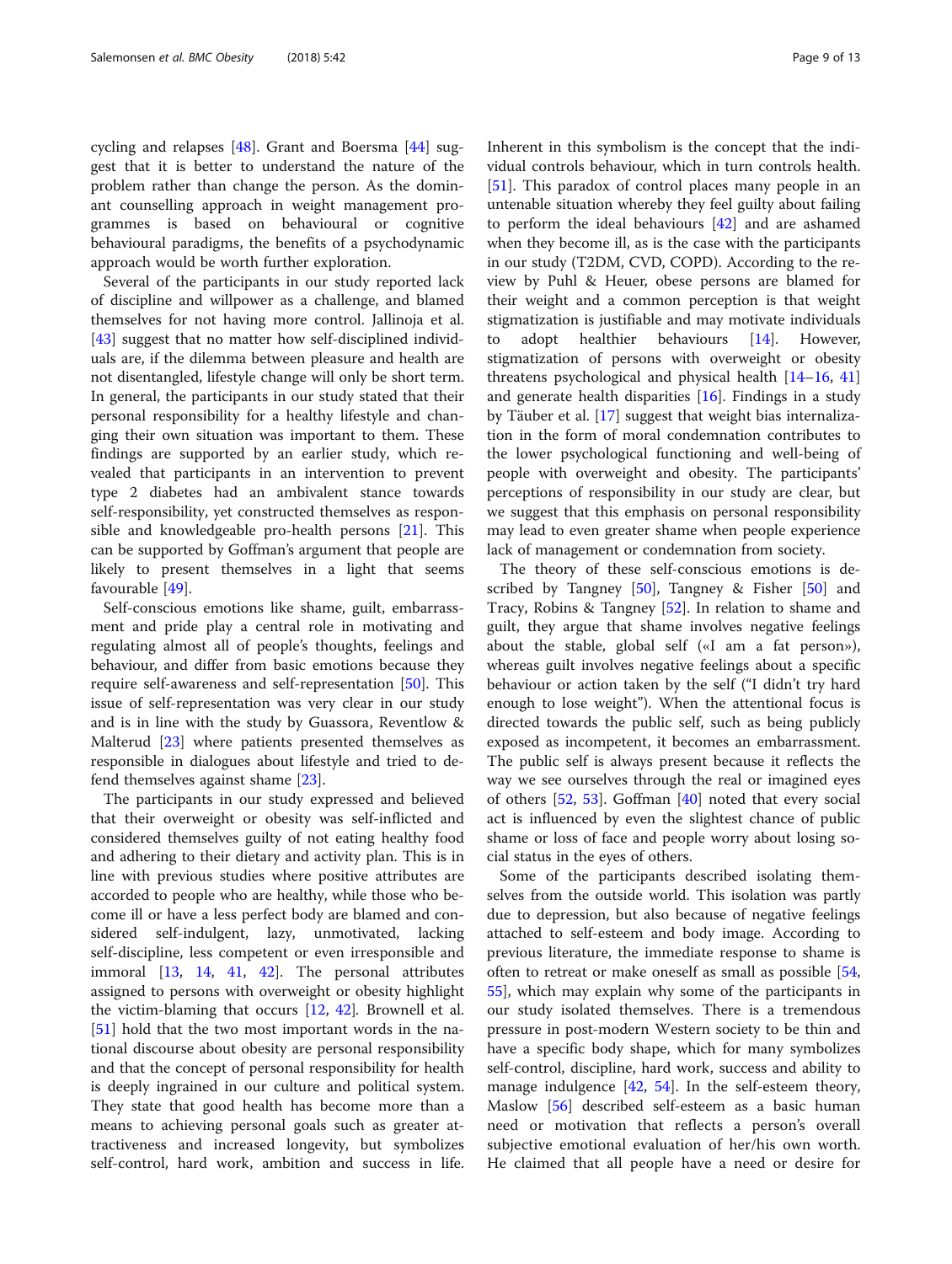a stable and high evaluation of themselves and self-respect in the form of self-confidence, skills and capability. Ignoring these needs produces feelings of inferiority and helplessness, which in turn give rise to basic discouragement.

In general, the participants described their desire for change as feedback from their body. Some seemed to be motivated to change their diet and level of activity by their appearance or health challenges, while for others the desire for change was for preventive reasons. Several participants reported that the seriousness of the health challenges serve as an ultimatum if they want to live longer and achieve better health. Several of our participants were either at risk of or had already developed NCDs as reported in Table [2.](#page-2-0) This finding is consistent with a previous study by Følling et al. [[22\]](#page-11-0), which reported that 91% of the participants in a HLC lifestyle intervention had multi-comorbidities, such as overweight, obesity, T2DB, muscle- and skeletal diseases and psychological issues. It is also in line with previous findings from Samdal et al. [[25](#page-11-0)] describing the reasons for attending a HLC as the wish to increase physical activity and achieve a healthier diet in order to manage overweight, obesity and multiple health challenges. Our study adds to the literature about the challenges involved in health promotion interventions for overweight and obesity. In addition, we add to the literature on help-seeking needs, the underlying importance of self-representation, integrity, acceptance and dignity.

The participants in our study described pride in self-management. They were eager to talk about their initiative to change and the fact that they themselves asked for help. Theories of pride explain that when it comes to motivating social behaviour, pride may be the most important human emotion [\[52,](#page-12-0) [57](#page-12-0)]. Our most meaningful achievements, both on an everyday and life changing level, are accompanied by a feeling of pride. It is likely that pride evolved to provide information about an individual's current level of social status and acceptance. Self-esteem may be an important part of this process and the development of pride may be closely linked to the development of self-esteem [[52\]](#page-12-0). In a study by Guassora et al. [[23\]](#page-11-0), patients described their achievements as matters of honour, shifting from problematic issues to achievements of which they were proud. Our study supports these findings and highlights the meaning of pride in people's presentations of self. In addition, our study contributes to descriptions of how participants alternate between shame, guilt and pride and how these self-conscious emotions influence the ability to assume or avoid responsibility.

The turning point can appear when the individuals in question understand the severity of the situation and realise that after several attempts and mistakes

doing things by themselves, they need help and support from others, as the participants in our study recognized. Asking for help may involve swallowing hubristic pride as described by Tracy & Robins [\[52](#page-12-0)]. Studies have shown that individual motivation to lose weight and perceived self-efficacy are associated with better weight loss and beneficial effects on physical health and life satisfaction [[58,](#page-12-0) [59](#page-12-0)]. Bandura's theory of self-efficacy, the belief in one's own ability to manage different tasks and reach specific goals, is important for behavioural change [\[60](#page-12-0)]. Previous studies have shown that participants who contacted a HLC themselves more often expressed a will for lifestyle change and less often dropped out than those referred by GPs [[8,](#page-11-0) [24](#page-11-0), [25](#page-11-0)]. Although the participants in the study by Samdal et al. [\[25\]](#page-11-0) had autonomous motivation, they suggest that interventions have to address impaired self-efficacy. Our findings suggest that the participants experienced hope and self-efficacy related to using their own resources, but most of all as a result of the support they experienced at the HLC, which in turn strengthened their motivation to continue implementing lifestyle changes.

### Trustworthiness, strengths and limitations

A qualitative design may provide insight into complex phenomena. In line with the hermeneutic approach employed in this study, there is always a possibility of ambiguity and different interpretations of the meaning of the text. Addressing aspects of credibility, dependability, transferability and confirmability to increase trustworthiness is important [\[29](#page-11-0)]. We argue that the credibility, confirmability and dependability of the findings were strengthened by coherently and systematically analysing data using inductive coding [[34](#page-11-0), [35](#page-11-0)] and categorization in the interpretation process (hermeneutical circle) [\[28](#page-11-0), [38\]](#page-11-0). The discussion of the findings on several occasions, as well as the variation in the disciplinary backgrounds of the author and co-authors, who are public health nurses (ES and BSH), a nurse specializing in health education (GF) and a psychiatric nurse (ALH), enriched the analysis and increased trustworthiness and confirmability. The analysis and data interpretation were influenced by the authors' preunderstanding, therefore the findings are a constructionist coproduction of the participants' perception of reality [\[30,](#page-11-0) [33,](#page-11-0) [61\]](#page-12-0). The first author (ES) conducted the data collection and the co-authors read all the transcribed interviews in order to minimize potential bias. The first author (ES) has several years of clinical experience as a public health nurse and also worked in an interdisciplinary team helping children, adolescents and their families to change their dietary and activity habits. Her background provided a preunderstanding and experienced based knowledge of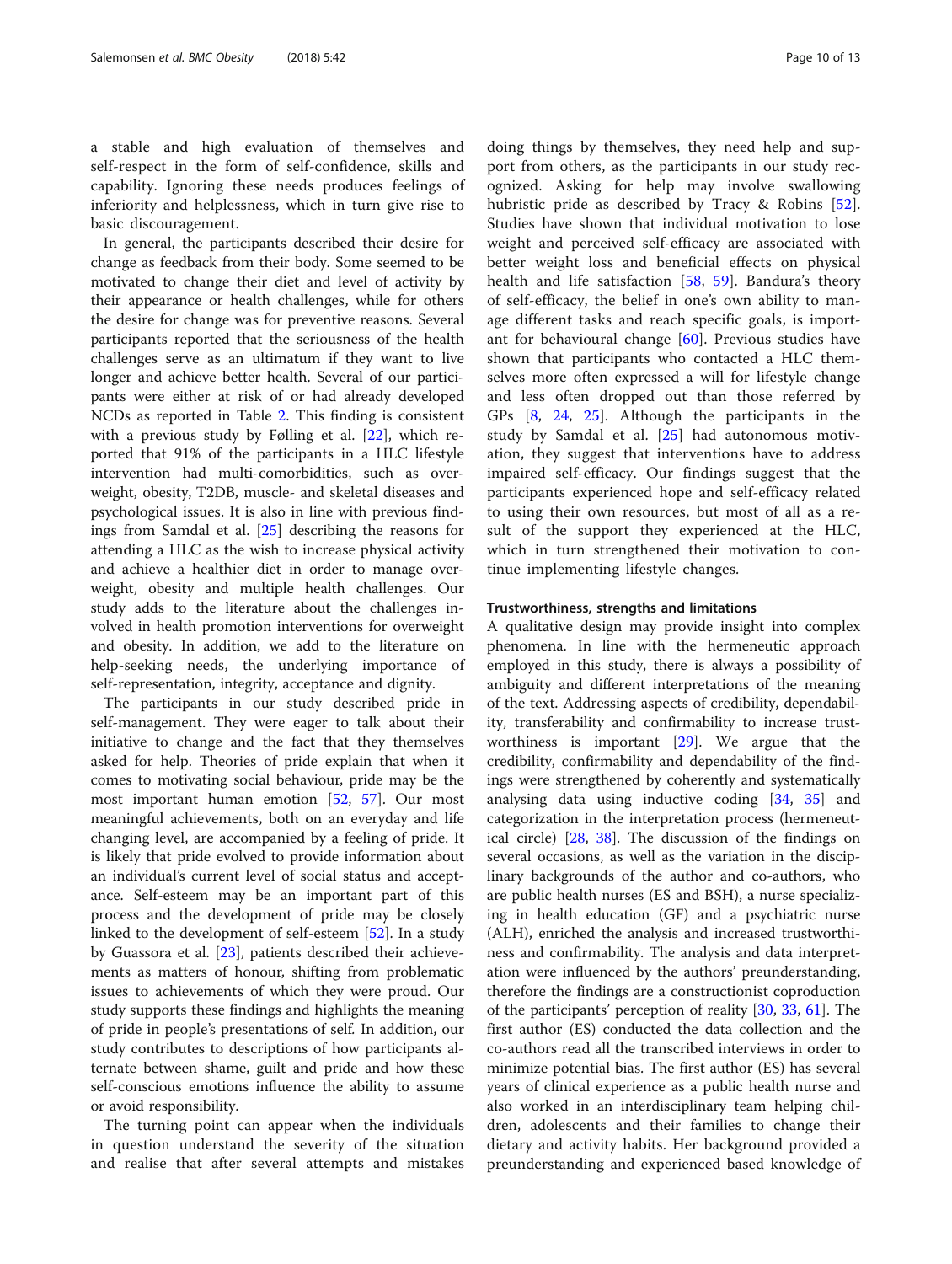the research phenomenon, in addition to valuable insights concerning lifestyle change and social stigma. The second author (BSH) and third author (GF) also have experience of health promotion and health education, which provides a valuable and useful overview of health promotion perspectives. The fourth author (ALH) contributed understanding of and valuable insights into the psychological and emotional findings. Another strength of this study is the semi-structured in-depth interviews, which allowed the participants to focus on their needs and perceptions. Each interview lasted from 66 to 131 min, providing opportunities to elaborate on the questions and follow up the responses. The variety in age, gender and socioeconomic status strengthens the utility and transferability of the findings, which are enhanced by the rich descriptions of the context, the informants from five different HLCs in Western Norway, the data collection and analysis, as well as the inclusion of quotations from a number of participants. Information power [\[32](#page-11-0)] guided the data collection in order to ensure a variety of perceptions. This paper meets the requirements of the COREQ [[62\]](#page-12-0) checklist.

The strength of our study is the contribution to knowledge of HLC participants' experiences of living with overweight or obesity and seeking help to change their dietary and activity habits. As a relatively new health service, there is a need for a better understanding of this phenomenon in order to provide a high quality health service. The findings of the Finnish study, in which nurses and GPs reported that the participants' unwillingness to change lifestyle behaviour was a major barrier to lifestyle change [[20](#page-11-0)], are in contrast to our findings, where the participants themselves stated that it is not unwillingness but rather shame, guilt and ambivalence towards assuming responsibility that hinder them. The unwillingness reported by the nurses and GPs may be a result of stigmatization and prejudice. However, the fact that it differs from the perceptions of the participants in the present study is also an interesting issue, which highlights the importance of the service user perspective.

Some methodological limitations should be taken into account when interpreting the results. Providers recruited participants from ongoing lifestyle interventions, thus it is possible that the participants were selected because it was known that they were satisfied with the HLC programme. The participants may have also been influenced by the ongoing process of change, and participation in both dietary and activity interventions over a period of time prior to the interviews.

# Conclusion

This study explored HLC participants' experiences of living with overweight or obesity and perceptions of seeking help to change dietary and activity habits. Being stigmatized and feeling shame and guilt for not managing to live a healthy lifestyle and have a normal body, have consequences for people's psychological and emotional health and affect their quality of life. This study contributes to the descriptions of emotional distress experienced by persons afflicted by overweight or obesity. In addition, the findings add to previous knowledge by illustrating the impact of shame, guilt and pride, as well as demonstrating the complexities involved in assuming responsibility for changing dietary and activity habits. Self-conscious emotions such as shame, guilt and pride play a central role in motivating and regulating almost all of people's thoughts, feelings and behaviour. It is therefore necessary to address these emotions in lifestyle interventions and offer treatment that takes account of such feelings. It is easy to forget the person living with overweight or obesity when both the person her/himself and the provider are mainly focused on weight loss treatment. Future HLC and health promotion interventions need to educate service users about emotions such as shame, guilt and pride, and their role in food consumption and inactivity so that people with overweight or obesity are able to regulate their intake of food and physical activity. We suggest that regaining positive self-esteem and dignity will lead to the ability to assume personal responsibility for achieving a better quality of life. Weight stigma at individual and system level and as well as responsibility related to dilemmas about the "right" or "wrong" lifestyle should be addressed.

#### Abbreviations

BMI: Body Mass Index; COPD: Chronic obstructive pulmonary diseases; CVD: Cardio vascular diseases; GP: General Practitioners; HLC: Healthy Life Centres; PA: Physical activity; T2DM: Type 2 diabetes

#### Acknowledgements

We are grateful to the participants for sharing their time and experience and to Healthy Life Centres' health personnel for recruiting participants to the study and facilitating interviews at local HLCs. We also thank Monique Federsel for reviewing the English language.

#### Ethical approval and consent to participate

This study was registered and approved at the Norwegian Centre for Research Data (NSD) project number 48025. The ethical guidelines in the Helsinki Declaration were followed. Participants received oral and written information about the study and signed an informed consent form before the interview started. Participation in the study was voluntary and the participants were informed about their right to withdraw at any stage without compromising their future health care. For reasons of confidentiality, the participants are coded with gender and age-cohort. In this study an interview could be an unpleasant reminder that the participant is not living a healthy life in line with health authority guidelines, which can cause distress to her/him. The interview setting was well prepared and a respectful, non-judgmental atmosphere was emphasised.

#### Funding

This study was funded by Western Norway University of Applied Science, Faculty of Health and social Science Haugesund, Norway.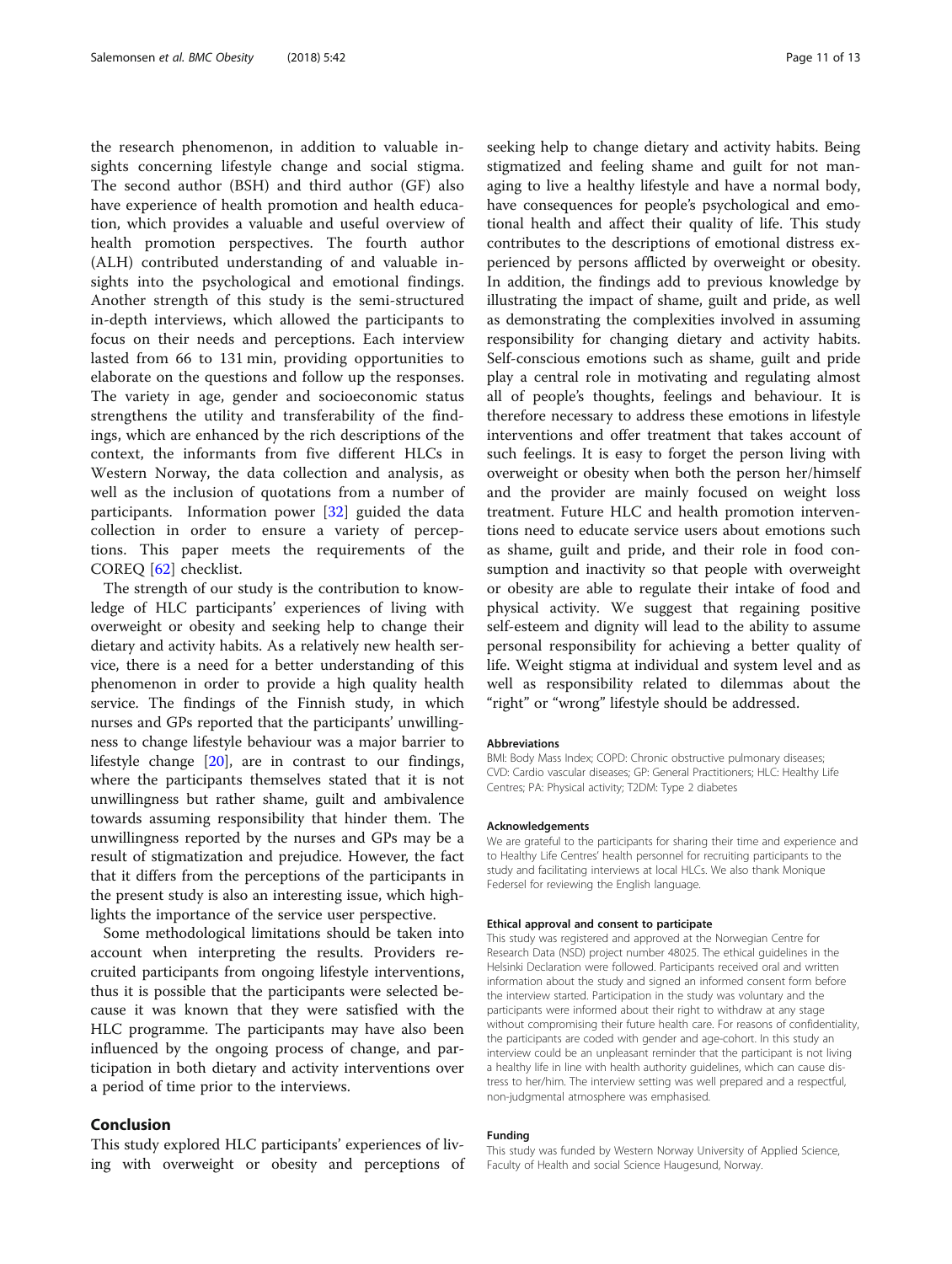#### <span id="page-11-0"></span>Availability of data and materials

Due to considerations of confidentiality and to ensure the participants' anonymity, there are restrictions on the availability of the raw data material.

#### Authors' contributions

ES planned and designed the study in cooperation with ALH. ES collected the data and performed the interviews with guidance from ALH and BSH. ES transcribed and conducted the initial analysis and coding of the data material with guidance from ALH, BSH and GF. The manuscript was drafted in close collaboration with all the co-authors. All authors contributed to the writing process before the final version was approved. All authors read and approved the final manuscript.

#### Consent for publication

Not applicable.

#### Competing interests

The authors declare that they have no competing interests.

#### Publisher's Note

Springer Nature remains neutral with regard to jurisdictional claims in published maps and institutional affiliations.

### Received: 3 August 2018 Accepted: 16 November 2018 Published online: 06 December 2018

#### References

- 1. World Health Organization: Obesity and overweight fact sheet. Geneva; 2017. [http://www.who.int/mediacentre/factsheets/fs311/en/.](http://www.who.int/mediacentre/factsheets/fs311/en/) Accessed 10 May 2018.
- 2. World Health Organization: Noncommunicable diseases fact sheet. Geneva; 2017. [http://www.who.int/mediacentre/factsheets/fs355/en/.](http://www.who.int/mediacentre/factsheets/fs355/en/) Accessed 20 June 2018.
- 3. Norwegian Institue of Public Health: Public Health Report; 2017. [https://](https://www.fhi.no/nettpub/hin/) [www.fhi.no/nettpub/hin/](https://www.fhi.no/nettpub/hin/). Accessed 10 Nov 2017.
- 4. The Norwegian Directorate of Health: Guidelines for municipal healthy life centers. Oslo; 2016. [https://helsedirektoratet.no/Lists/Publikasjoner/](https://helsedirektoratet.no/Lists/Publikasjoner/Attachments/53/IS-1896-Frisklivsveileder.pdf) [Attachments/53/IS-1896-Frisklivsveileder.pdf](https://helsedirektoratet.no/Lists/Publikasjoner/Attachments/53/IS-1896-Frisklivsveileder.pdf). Accessed 15 June 2017.
- 5. Nilsen V, Bakke PS, Gallefoss F. Effects of lifestyle intervention in persons at risk for type 2 diabetes mellitus-results from a randomised, controlled trial. BMC Public Health. 2011;11(1):893.
- 6. Holme I, Søgaard A, Lund-Larsen P, Tonstad S, Håheim L. Is a healthy lifestyle worthwhile? Tidsskrift for den Norske laegeforening: tidsskrift for praktisk medicin, ny raekke. 2006;126(17):2246–9.
- 7. Denison E, Vist GE, Underland V, Berg RC. Interventions aimed at increasing the level of physical activity by including organised follow-up: a systematic review of effect. BMC Fam Pract. 2014;15(1):120.
- Lerdal A, Celius EH, Pedersen G. Prescribed exercise: a prospective study of health related quality of life and physical fitness among participants in an officially sponsored municipal physical training program. J Phys Act Health. 2013;10. [https://doi.org/10.1123/jpah.10.7.1016.](https://doi.org/10.1123/jpah.10.7.1016)
- 9. Albano MG, Golay A, De Andrade V, Crozet C, d'Ivernois J-F. Therapeutic patient education in obesity: analysis of the 2005–2010 literature. Therapeutic Patient Educ. 2012;4(2):S101–10.
- 10. Hervik SEK, Thurston M. 'It's not the government's responsibility to get me out running 10 km four times a week'-Norwegian men's understandings of responsibility for health. Crit Public Health. 2016;26(3):333–42.
- 11. Pajari PM, Jallinoja P, Absetz P. Negotiation over self-control and activity: an analysis of balancing in the repertoires of Finnish healthy lifestyles. Soc Sci Med. 2006;62(10):2601–11. <https://doi.org/10.1016/j.socscimed.2005.11.005>.
- 12. Luck-Sikorski C, Riedel-Heller S, Phelan J. Changing attitudes towards obesity–results from a survey experiment. BMC Public Health. 2017;17(1):373.
- 13. Malterud K, Ulriksen K. "Norwegians fear fatness more than anything else"—a qualitative study of normative newspaper messages on obesity and health. Patient Educ Couns. 2010;81(1):47–52.
- 14. Puhl RM, Heuer CA. The stigma of obesity: a review and update. Obesity. 2009;17(5):941–64.
- 15. Puhl RM, Heuer CA. Obesity stigma: important considerations for public health. Am J Public Health. 2010;100(6):1019–28.
- 16. Thille P, Friedman M, Setchell J. Weight-related stigma and health policy. Can Med Assoc J. 2017;189(6):E223.
- 17. Täuber S, Gausel N, Flint SW. Weight bias internalization: the maladaptive effects of moral condemnation on intrinsic motivation. Front Psychol. 2018; 9:1836.
- 18. Phelan SM, Burgess DJ, Yeazel MW, Hellerstedt WL, Griffin JM, van Ryn M. Impact of weight bias and stigma on quality of care and outcomes for patients with obesity. Obes Rev. 2015;16(4):319–26.
- 19. Spooner C, Jayasinghe UW, Faruqi N, Stocks N, Harris MF. Predictors of weight stigma experienced by middle-older aged, general-practice patients with obesity in disadvantaged areas of Australia: a cross-sectional study. BMC Public Health. 2018;18(1):640.
- 20. Jallinoja P, Absetz P, Kuronen R, Nissinen A, Talja M, Uutela A, Patja K. The dilemma of patient responsibility for lifestyle change: perceptions among primary care physicians and nurses. Scand J Prim Health Care. 2007;25(4):244–9.
- 21. Jallinoja P, Pajari P, Absetz P. Repertoires of lifestyle change and selfresponsibility among participants in an intervention to prevent type 2 diabetes. Scand J Caring Sci. 2008;22(3):455–62. [https://doi.org/10.1111/j.](https://doi.org/10.1111/j.1471-6712.2007.00551.x) [1471-6712.2007.00551.x](https://doi.org/10.1111/j.1471-6712.2007.00551.x).
- 22. Følling IS, Solbjør M, Helvik A-S. Previous experiences and emotional baggage as barriers to lifestyle change - a qualitative study of Norwegian healthy life Centre participants. BMC Fam Pract. 2015;16(1):73. [https://doi.](https://doi.org/10.1186/s12875-015-0292-z) [org/10.1186/s12875-015-0292-z.](https://doi.org/10.1186/s12875-015-0292-z)
- 23. Guassora AD, Reventlow S, Malterud K. Shame, honor and responsibility in clinical dialog about lifestyle issues: a qualitative study about patients' presentations of self. Patient Educ Couns. 2014;97(2):195–9.
- 24. Abildsnes E, Meland E, Samdal GB, Stea TH, Mildestvedt T. Stakeholders' expectations of healthy life centers: a focus group study. Scand J Public Health. 2016;1403494816655946.
- 25. Samdal GB, Meland E, Eide GE, Berntsen S, Abildsnes E, Stea TH, Mildestvedt T. Participants at Norwegian healthy life Centres: who are they, why do they attend and how are they motivated? A cross-sectional study. Scand J Public Health. 2018. <https://doi.org/10.1177/1403494818756081>.
- 26. Gourlan M, Bernard P, Bortolon C, Romain A, Lareyre O, Carayol M, Ninot G, Boiché J. Efficacy of theory-based interventions to promote physical activity. A meta-analysis of randomised controlled trials. Health Psychol Rev. 2016; 10(1):50–66.
- 27. Orrow G, Kinmonth A-L, Sanderson S, Sutton S. Effectiveness of physical activity promotion based in primary care: systematic review and metaanalysis of randomised controlled trials. Bmj. 2012;344:e1389.
- 28. Gadamer H-G, Weinsheimer J, Marshall DG: Truth and method, 1st paperback ed. translation revised by Joel Weinsheimer and Donald G. Marshall. Edn. London: Bloomsbury Academic; 2013.
- 29. Lincoln YSG. E.G.: Naturalistic inquiry. California: Sage Publication; 1985.
- 30. Polit DF, Beck CT. Essentials of nursing research: appraising evidence for nursing practice. Philadelphia: Lippincott Williams & Wilkins; 2010.
- 31. The Norwegian Directorate of Health: Healthy Life Centres. Oslo. 2016. [https://helsedirektoratet.no/Documents/Frisklivssentraler/Healhty-life-centre.](https://helsedirektoratet.no/Documents/Frisklivssentraler/Healhty-life-centre.pdf) [pdf](https://helsedirektoratet.no/Documents/Frisklivssentraler/Healhty-life-centre.pdf). Accessed 10 May 2018.
- 32. Malterud K, Siersma VD, Guassora AD. Sample size in qualitative interview studies: guided by information power. Qual Health Res. 2016;26(13):1753–60.
- 33. Kvale S, Brinkmann S: Interviews. Learning the craft of qualitative research interviewing, Third ed. California: SAGE publications Inc.; 2015.
- 34. Hsieh H-F, Shannon SEJQhr: Three approaches to qualitative content analysis. 2005, 15(9):1277–1288.
- 35. Krippendorff K. Content analysis. An introduction to its methodology. Third ed. California: Sage Publication Inc.; 2013.
- 36. Graneheim UH, Lindgren B-M, Lundman B. Methodological challenges in qualitative content analysis: a discussion paper. Nurse Educ Today. 2017;56: 29–34.
- 37. Graneheim UH, Lundman B. Qualitative content analysis in nursing research: concepts, procedures and measures to achieve trustworthiness. Nurse Educ Today. 2004;24(2):105–12. [https://doi.org/10.1016/j.nedt.2003.10.001.](https://doi.org/10.1016/j.nedt.2003.10.001)
- 38. Fleming V, Gaidys U, Robb Y. Hermeneutic research in nursing: developing a Gadamerian-based research method. Nurs Inq. 2003;10(2):113–20. [https://](https://doi.org/10.1046/j.1440-1800.2003.00163.x) [doi.org/10.1046/j.1440-1800.2003.00163.x.](https://doi.org/10.1046/j.1440-1800.2003.00163.x)
- 39. Schopenhauer A, Saunders TB. The essays of Arthur Schopenhauer: the wisdom of life: ebook. 2004. [https://www.sapili.org/subir-depois/en/](https://www.sapili.org/subir-depois/en/gu010741.pdf) [gu010741.pdf.](https://www.sapili.org/subir-depois/en/gu010741.pdf) Accessed 22 June 2018.
- 40. Goffman E. Stigma: notes on the management of spoiled identity. New York: Simon and Schuster; 1963.
- 41. Puhl R, Brownell KD. Bias, discrimination, and obesity. Obesity. 2001;9(12): 788–805.